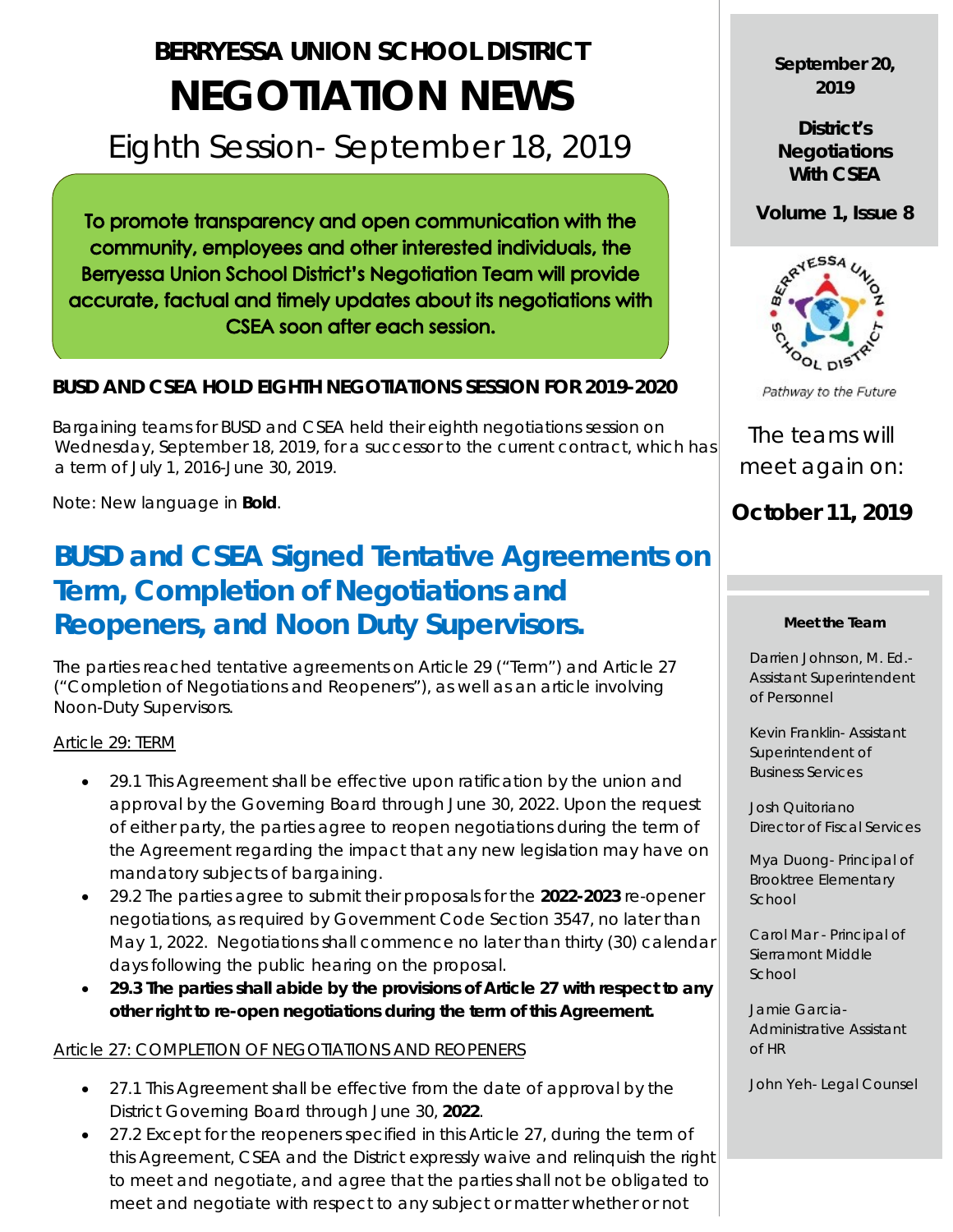referred to or covered in this Agreement. The current Board policies that specifically relate to the negotiable areas delineated in the Educational

- Employment Relations Act will remain in full force and effect during the term of the Agreement.
- 27.3 **For the 2020-2021 and 2021-2022 school years, each party shall have the right to re-open Article 8 ("Compensation and Benefits") by providing the other party a written demand to bargain no sooner than ninety (90) days prior to the end of the prior school year (i.e., June 30), and otherwise following the requirements for disclosure of bargaining proposals contained in Government Code Section 3547. In addition to Compensation and Benefits, each party shall be entitled to re-open negotiations on no more than two (2) Articles of this Agreement.**
- 27.**4** Upon the request of either party, the parties agree to reopen negotiations regarding the impact that any new legislation may have on mandatory subjects of bargaining.
- 27.**5** The District will provide all school and department sites two (2) copies of the negotiated agreement within sixty (60) calendar days of the signing. The Agreement will be made available for bargaining unit members' reference. In addition, the Agreement will be posted on the District's web site.
- 27.**6** A copy of this contract will be sent to PERB (Public Employment Relations Board) if required to comply with PERB Regulations.

This Agreement is a result of good faith meeting and negotiating between CSEA and the District, completed on [DATE], and approved by the Berryessa Union School District Board of Trustees on [DATE].

### TENTATIVE AGREEMENT- NOON DUTY SUPERVISORS

The inclusion of Noon Duty Supervisors in the Collective Bargaining Agreement shall include the following:

- (1) Noon Duty Supervisors shall be placed on the classified salary schedule at Range 3.5, Step 1, per Article 8.1 (Salary)
- (2) **Vacation Accrual (Article 15.1)**: For the purposes of applying Article 15.1 to determine vacation accrual, Noon Duty Supervisors shall receive credit for years of service prior to their inclusion in the bargaining unit upon the ratification of the current contract.
- (3) **Seniority**: Article 22.3.3 ("Definition of Length of Service Seniority"), when applied to Noon Duty Supervisors, shall be interpreted to include service by Noon Duty Supervisors prior to their inclusion in the bargaining unit upon the ratification of the current contract.
- (4) **Longevity**: Although Noon Duty Supervisors shall be placed on the salary schedule at Range 3.5, Step 1, their years of service prior to becoming unit members shall be credited when determining Longevity increases in base salary under Section 8.8 of this Agreement.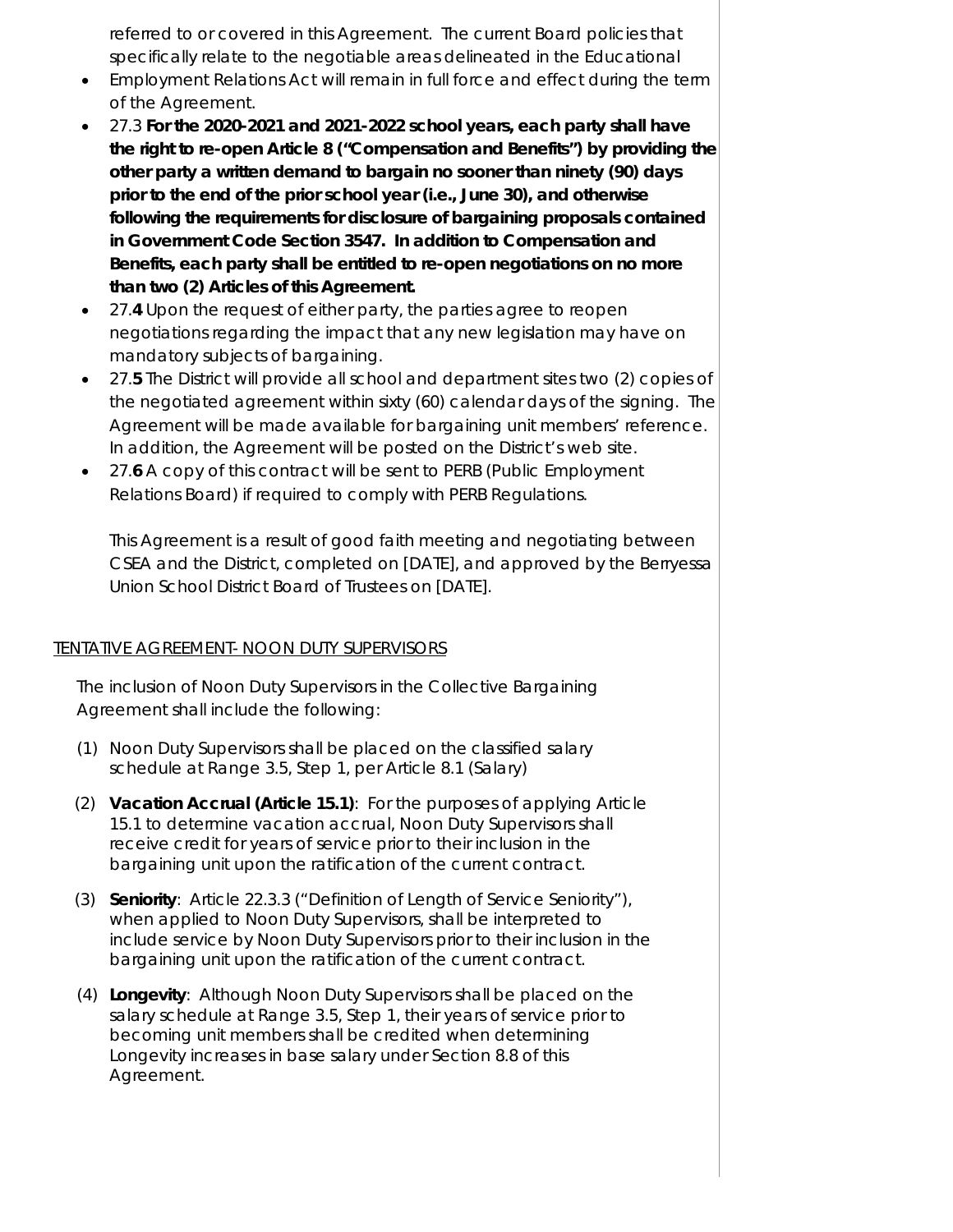#### ADDITIONAL PROPOSALS EXCHANGED

After these three tentative agreements were reached, the parties exchanged proposals regarding an increase in the base salary for the classification of Payroll Technician in light of the duties performed by that classification. The District submitted the original initial proposal:

#### ARTICLE 24: JOB DESCRIPTIONS, RECLASSIFICATION, AND POSITION UPGRADE, SALARY SURVEYS

### • **District Proposals:**

- o **Payroll Technician:**
	- Effective July 1, 2019, the classification of Payroll Technician shall be moved from Range 14.5 to Range 16.
- $\triangleright$  CSEA gave a counter proposal to include the following language: Effective July 1, 2019, the classification of Payroll Technician shall be moved from Range 14.5 to Range 16 **19.**
	- o **Job Descriptions:**
		- All modifications in bargaining unit job descriptions shall be reviewed with CSEA, and the parties shall negotiate regarding proposed changes to the job descriptions to the extent required by the EERA. All modified bargaining unit job descriptions shall include the date of Board Approval.
		- 24.2.1 **The parties shall annually engage in a process to review and update existing job descriptions as needed. Each year, the parties shall identify 1-2 job families in which job descriptions shall be reviewed and updated as needed. It is the expectation that the parties shall complete review and revision of all unit member job descriptions in a four-year cycle.**
- $\triangleright$  CSEA gave a counter proposal to include the following langauge: The parties **(Negotiations Team for CSEA)** shall annually, **beginning in January**, engage in a process to review and update existing job descriptions as needed. Each year, the parties shall identify 1-2 job families in which job descriptions shall be reviewed and updated as needed. It is the expectation that the parties shall complete review and revision of all unit member job descriptions in a four **three**year cycle.

# **CSEA Revisits Tentative Agreement on Salary**

 CSEA revisited the Tentative Agreement reached on September 11, 2019, in which the parties agreed to a 3.26% increase to base salary, as well as one-time, off the salary schedule payment of 1% of base salary, for the 2019-2020 school year. CSEA contended that the 1% payment was to be based on the base salary after application of the 3.26% increase. The District cited past practice that both the 3.26% increase, and 1% payment, were to be applied to the 2018-2019